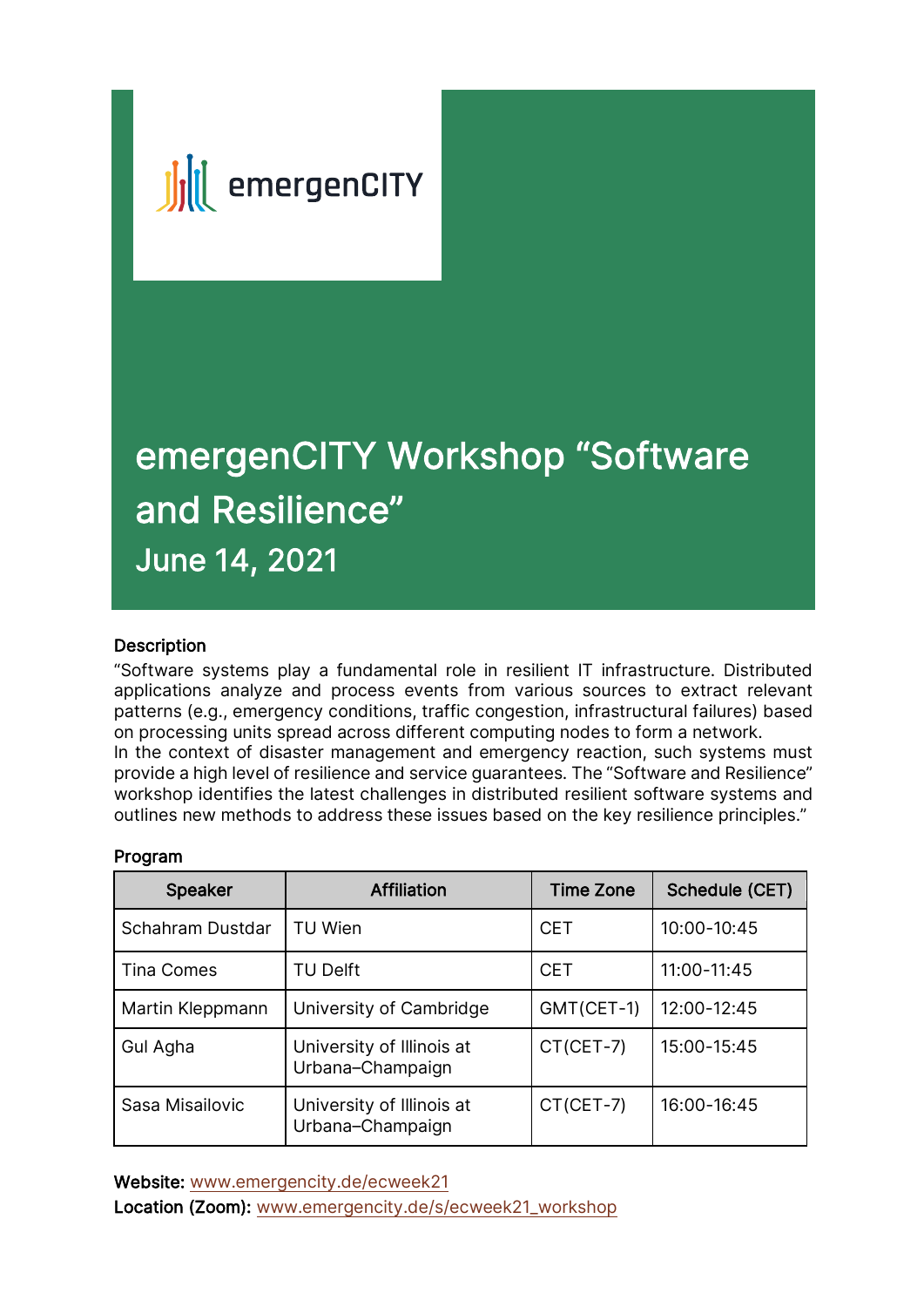## Abstracts and Biographies

| 10:00 | Speaker: Schahram Dustdar, TU Wien                                                                                                                                                                                                                                                                                                                                                                                                                                                                                                                                                                                                                                                                                                                                                                                                                                                                                                                                                                                                                                                                                                                                                                                                                                                                                                                                                                                                                                                                                                                                                                                                                                                                                                                                                                                                                             |
|-------|----------------------------------------------------------------------------------------------------------------------------------------------------------------------------------------------------------------------------------------------------------------------------------------------------------------------------------------------------------------------------------------------------------------------------------------------------------------------------------------------------------------------------------------------------------------------------------------------------------------------------------------------------------------------------------------------------------------------------------------------------------------------------------------------------------------------------------------------------------------------------------------------------------------------------------------------------------------------------------------------------------------------------------------------------------------------------------------------------------------------------------------------------------------------------------------------------------------------------------------------------------------------------------------------------------------------------------------------------------------------------------------------------------------------------------------------------------------------------------------------------------------------------------------------------------------------------------------------------------------------------------------------------------------------------------------------------------------------------------------------------------------------------------------------------------------------------------------------------------------|
| 10:45 | Title: Distributed Systems - The Next Level                                                                                                                                                                                                                                                                                                                                                                                                                                                                                                                                                                                                                                                                                                                                                                                                                                                                                                                                                                                                                                                                                                                                                                                                                                                                                                                                                                                                                                                                                                                                                                                                                                                                                                                                                                                                                    |
|       | Abstract:<br>As humans, things, software and AI continue to become the entangled fabric of<br>distributed systems, systems engineers and researchers are facing novel<br>challenges. In this talk, we analyze the role of Edge, Cloud, and Human-based<br>Computing as well as AI in the co-evolution of distributed systems for the new<br>decade. We identify challenges and discuss a roadmap that these new<br>distributed systems have to address. We take a closer look at how a cyber-<br>physical fabric will be complemented by AI operationalization to enable seamless<br>end-to-end distributed systems.                                                                                                                                                                                                                                                                                                                                                                                                                                                                                                                                                                                                                                                                                                                                                                                                                                                                                                                                                                                                                                                                                                                                                                                                                                           |
|       | Bio:<br>Schahram Dustdar is Full Professor of Computer Science heading the Research<br>Division of Distributed Systems at the TU Wien, Austria. He holds several<br>honorary positions: University of California (USC) Los Angeles; Monash<br>University in Melbourne, Shanghai University, Macquarie University in Sydney,<br>and University of Groningen (RuG), The Netherlands (2004-2010). From Dec<br>2016 until Jan 2017 he was a Visiting Professor at the University of Sevilla, Spain<br>and from January until June 2017 he was a Visiting Professor at UC Berkeley,<br>USA.<br>From 1999 - 2007 he worked as the co-founder and chief scientist of Caramba<br>Labs Software AG in Vienna (acquired by Engineering NetWorld AG), a venture<br>capital co-funded software company focused on software for collaborative<br>processes in teams. Caramba Labs was nominated for several (international and<br>national) awards: World Technology Award in the category of Software (2001);<br>Top-Startup companies in Austria (Cap Gemini Ernst & Young) (2002); MERCUR<br>Innovation award of the Austrian Chamber of Commerece (2002).<br>He is founding co-Editor-in-Chief of the new ACM Transactions on Internet of<br>Things (ACM TIoT) as well as Editor-in-Chief of Computing (Springer). He is an<br>Associate Editor of IEEE Transactions on Services Computing, IEEE Transactions<br>on Cloud Computing, ACM Transactions on the Web, and ACM Transactions on<br>Internet Technology, as well as on the editorial board of IEEE Internet Computing<br>and IEEE Computer. Dustdar is recipient of the ACM Distinguished Scientist<br>award (2009), the IBM Faculty Award (2012), an elected member of the<br>Academia Europaea: The Academy of Europe, where he is chairman of the<br>Informatics Section, as well as an IEEE Fellow (2016). |
| 11:00 | Speaker: Tina Comes, TU Delft                                                                                                                                                                                                                                                                                                                                                                                                                                                                                                                                                                                                                                                                                                                                                                                                                                                                                                                                                                                                                                                                                                                                                                                                                                                                                                                                                                                                                                                                                                                                                                                                                                                                                                                                                                                                                                  |
| 11:45 | <b>Title: From Smart to Resilient Cities</b>                                                                                                                                                                                                                                                                                                                                                                                                                                                                                                                                                                                                                                                                                                                                                                                                                                                                                                                                                                                                                                                                                                                                                                                                                                                                                                                                                                                                                                                                                                                                                                                                                                                                                                                                                                                                                   |
|       | <b>Abstract:</b><br>Resilience, as the capacity to quickly recover from crises, adapt and grow, has<br>rapidly risen to the top of the agenda sustainable development. As the world is                                                                                                                                                                                                                                                                                                                                                                                                                                                                                                                                                                                                                                                                                                                                                                                                                                                                                                                                                                                                                                                                                                                                                                                                                                                                                                                                                                                                                                                                                                                                                                                                                                                                         |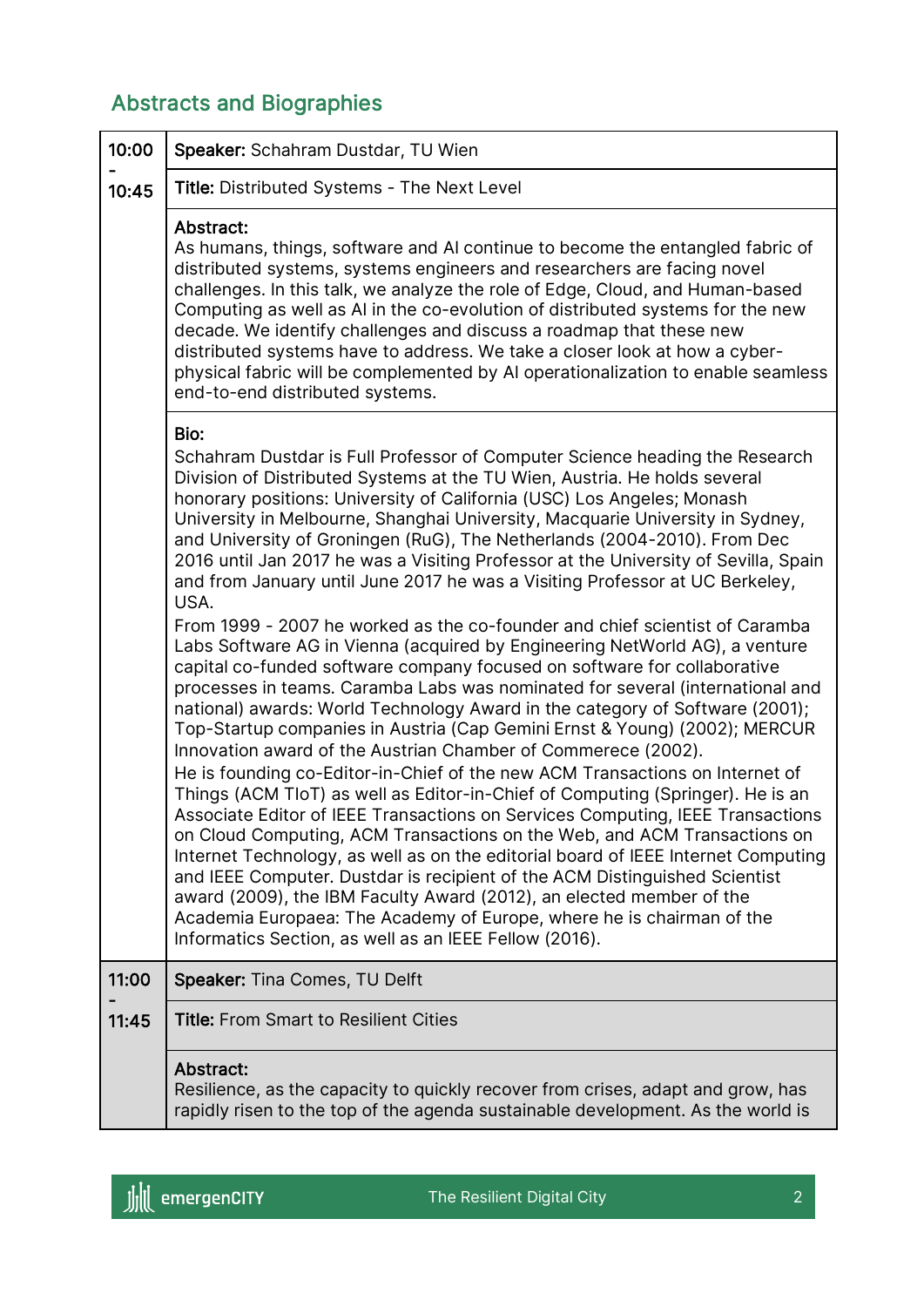| still combatting the COVID-19 pandemic, and with billions of dollars' worth of<br>resilience investments being mobilized globally, resilience will continue to rise as<br>a priority. Especially cities are facing unprecedented environmental, social and<br>technological challenges that are unprecedented in scale, scope, and<br>complexity. Information and data have been recognized as vital to improve<br>resilience especially in the face of adverse events, and with the turn to<br>digitalization and increasingly smart cities, new opportunities for better planning<br>and decision-making arise. Yet, major challenges remain in rapidly identifying<br>and analysing different data sources and develop from there meaningful and<br>actionable information. Through several case studies, I will outline key resilience<br>principles, highlight how data and information can be used to improve disaster<br>response and longer-term adaptation. Further, I will highlight the possible<br>dilemmas arising given the different time frames of decision-making and discuss |
|------------------------------------------------------------------------------------------------------------------------------------------------------------------------------------------------------------------------------------------------------------------------------------------------------------------------------------------------------------------------------------------------------------------------------------------------------------------------------------------------------------------------------------------------------------------------------------------------------------------------------------------------------------------------------------------------------------------------------------------------------------------------------------------------------------------------------------------------------------------------------------------------------------------------------------------------------------------------------------------------------------------------------------------------------------------------------------------------|
| requirements for responsible design, and outline directions for future research.                                                                                                                                                                                                                                                                                                                                                                                                                                                                                                                                                                                                                                                                                                                                                                                                                                                                                                                                                                                                               |

### Bio:

Dr. Tina Comes is Delft Technology Fellow and Associate Professor in the Department of Engineering Systems and Services at the TU Delft, Netherlands, and Full Professor in Decision-Making & Digitalisation at the University of Maastricht. Dr. Comes is a Visiting Professor at the Université Dauphine, France, and a member of the Norwegian Academy for Technological Sciences. She serves as the Scientific Director of the 4TU.Centre for Resilience Engineering, as Principle Investigator on Climate Resilience for AMS, as Director of the TPM Resilience Lab, and she leads the Disaster Resilience theme for the Delft Global Initiative. She is advising the European Commission as the Chair of the SAPEA Working Group on the Future of Strategic Crisis Management in Europe. Since her PhD on distributed decisions from the Karlsruhe Institute of Technology (Germany), Dr. Comes' research focuses on decision-making and information technology for resilience and disaster management. Solidly rooted in this direction, she conducts research on using information and smart technology for better decisions and coordination in complex, volatile and uncertain environments. Grounded in this orientation, she has conducted research with stakeholders and decision-makers in private companies, public authorities and international organizations. This perspective on decision making, resilience and humanitarian response is reflected in more than 100 publications.

#### 12:00 Speaker: Martin Kleppmann, University of Cambridge

- 12:45 Title: Local-first software: Collaborating without depending on servers

### Abstract:

Cloud-hosted software services and web apps have become crucial machinery for the functioning of companies, governments, and society, making it easier to communicate, collaborate, and coordinate our actions. However, this type of software depends on a server infrastructure that processes requests from clients and stores the data in a central database. The datacenter where these servers are hosted is often far away from the clients that depend on it. If the clients can't reach the servers, cloud software stops working. In a disaster

scenario, we cannot assume that every device has a working internet connection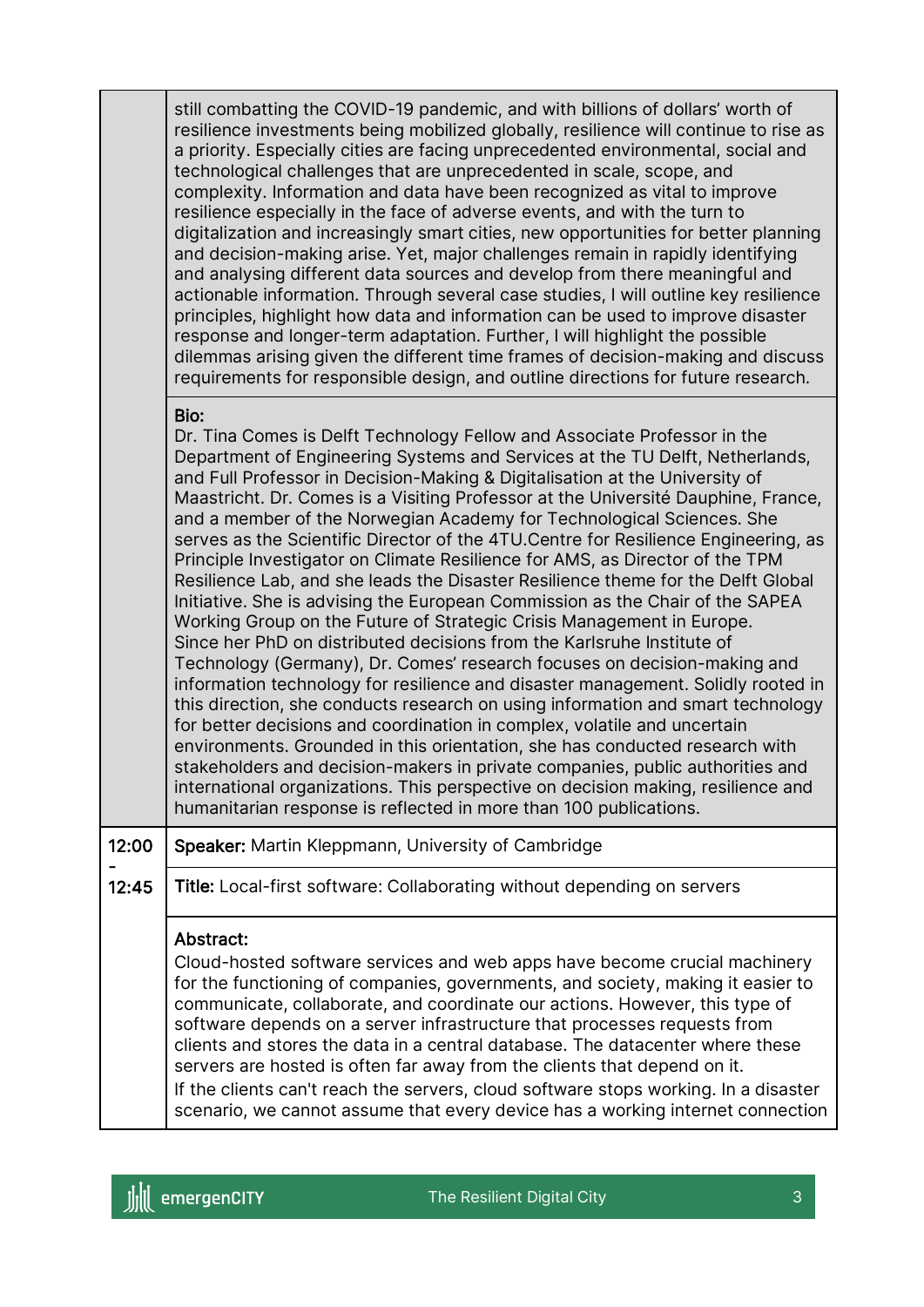|       | through which it can communicate with a remote cloud service. Instead, devices<br>that are physically close to each other can use local radio links such as mesh<br>networks to communicate.<br>However, most collaboration software today is built on top of the assumption<br>that there is one central database, and all communication is routed through it.<br>This assumption is no longer true when we allow nearby devices to communicate<br>directly, without going via any server.<br>This talk will introduce our research on algorithms for collaboration software that<br>works via any type of network, without assuming any servers. We call this type<br>of software "local-first", since it prioritises local networks and local storage over<br>cloud computing resources. We will also discuss Automerge, an open source<br>library of Conflict-free Replicated Data Types (CRDTs) that can be used to<br>create local-first software. |  |
|-------|----------------------------------------------------------------------------------------------------------------------------------------------------------------------------------------------------------------------------------------------------------------------------------------------------------------------------------------------------------------------------------------------------------------------------------------------------------------------------------------------------------------------------------------------------------------------------------------------------------------------------------------------------------------------------------------------------------------------------------------------------------------------------------------------------------------------------------------------------------------------------------------------------------------------------------------------------------|--|
|       | Bio:<br>Dr. Martin Kleppmann is a researcher at the University of Cambridge, and author<br>of the acclaimed book "Designing Data-Intensive Applications" (O'Reilly Media,<br>2017). He works on distributed systems and security, in particular collaboration<br>software and CRDTs. Previously he was a software engineer and entrepreneur,<br>co-founding and selling two startups, and working on large-scale data<br>infrastructure at LinkedIn.                                                                                                                                                                                                                                                                                                                                                                                                                                                                                                     |  |
| 15:00 | Speaker: Gul Agha, University of Illinois at Urbana-Champaign                                                                                                                                                                                                                                                                                                                                                                                                                                                                                                                                                                                                                                                                                                                                                                                                                                                                                            |  |
| 15:45 | <b>Title: Building Smart Structures with Decentralized Control and Predictive</b><br>Monitoring                                                                                                                                                                                                                                                                                                                                                                                                                                                                                                                                                                                                                                                                                                                                                                                                                                                          |  |
|       | <b>Abstract:</b><br>Resilience in software requires decentralization and cooperation among<br>autonomous systems. Such systems must sense and actuate locally while<br>cooperating to ensure globally efficient outcomes. The talk will discuss<br>advances in IoT which can facilitate smart physical infrastructure. It will then<br>discuss the opportunities and challenges in developing software systems which<br>rely on edge devices with limited processing, storage, and energy. I will briefly<br>describe several new methods we have worked on which are promising for<br>scalability. These include predictive decentralized monitoring, statistical model<br>checking, Euclidean model checking, and energy complexity analysis. will<br>conclude with conjectures about how new programming languages and tools<br>may facilitate transition to resilience by incorporating these methods.                                               |  |
|       | Bio:<br>Dr. Gul Agha is Professor Emeritus and Research Professor of Computer Science<br>at the University of Illinois at Urbana-Champaign and CEO of Embedor<br>Technologies. Dr. Agha is a Fellow of the ACM and of the IEEE. He served as<br>Editor-in-Chief of IEEE Concurrency and of ACM Computing Surveys. Dr. Agha is<br>best known for his formalization of the Actor Model. Actor languages have been<br>used to develop scalable applications such as Twitter, LinkedIn, and Facebook<br>Chat. Other contributions include work on Concolic Testing, a method<br>incorporated in industrial software testing tools such as KLEE, Microsoft SAGE,                                                                                                                                                                                                                                                                                              |  |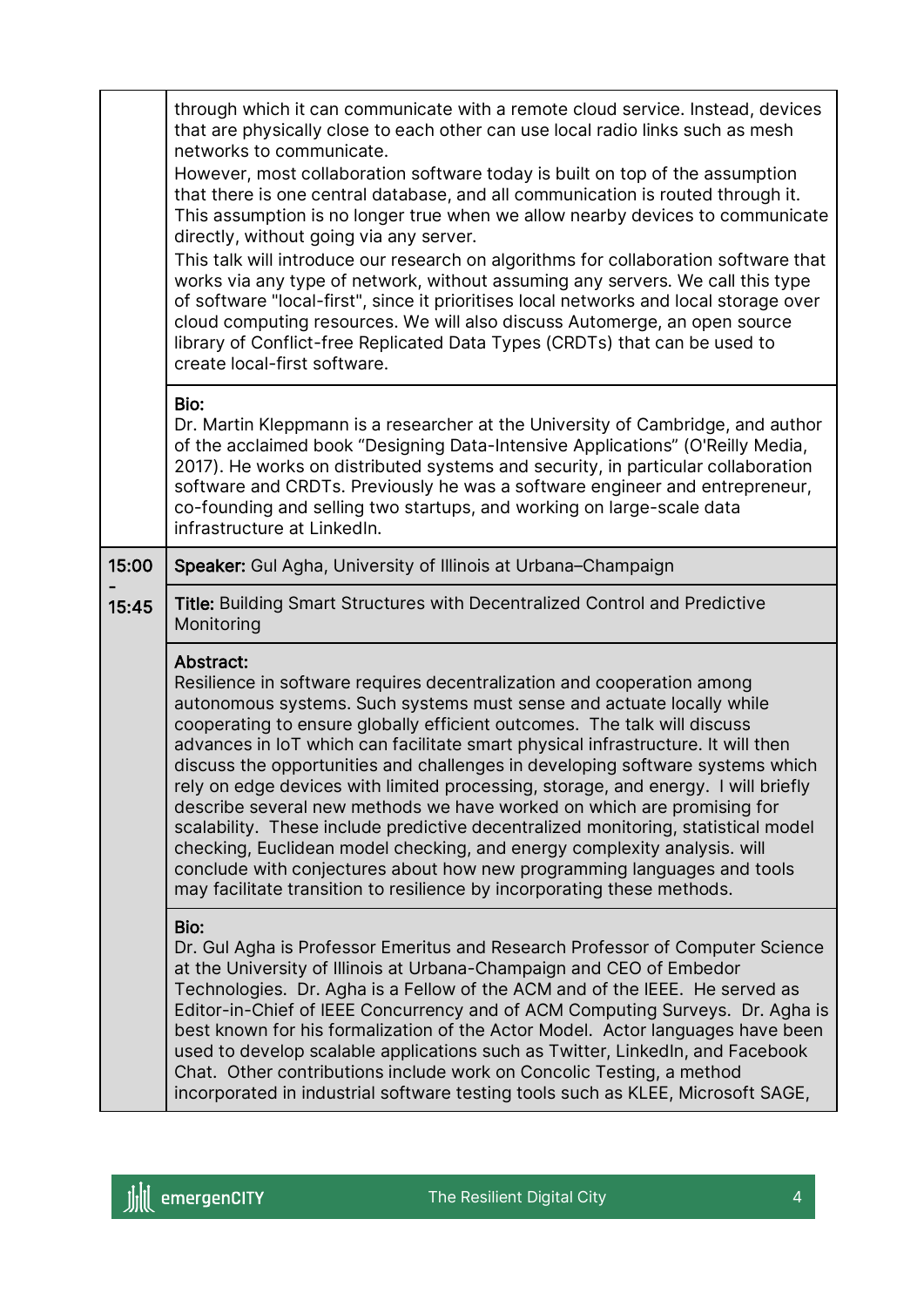|       | and S2E; Euclidean model checking for reasoning about the evolution of<br>probability distributions and for synthesizing controllers; Statistical Model<br>Checking for reasoning about probabilistic properties; the application of<br>computational learning to program verification; methods for automated<br>decentralized, predictive runtime verification; and algorithms and applications of<br>wireless sensor networks(WSNs). Dr. Agha co-founded Embedor Technologies<br>which is applying WSNs to continuously monitor the structural health of bridges,<br>buildings, and railroads.                                                                                                                                                                                                                                                                                                                                                                                                                                                                                                                                                                                                                                                                                         |
|-------|------------------------------------------------------------------------------------------------------------------------------------------------------------------------------------------------------------------------------------------------------------------------------------------------------------------------------------------------------------------------------------------------------------------------------------------------------------------------------------------------------------------------------------------------------------------------------------------------------------------------------------------------------------------------------------------------------------------------------------------------------------------------------------------------------------------------------------------------------------------------------------------------------------------------------------------------------------------------------------------------------------------------------------------------------------------------------------------------------------------------------------------------------------------------------------------------------------------------------------------------------------------------------------------|
| 16:00 | Speaker: Sasa Misailovic, University of Illinois at Urbana-Champaign                                                                                                                                                                                                                                                                                                                                                                                                                                                                                                                                                                                                                                                                                                                                                                                                                                                                                                                                                                                                                                                                                                                                                                                                                     |
| 16:45 | <b>Title:</b> Accuracy-aware Programming Systems for Edge                                                                                                                                                                                                                                                                                                                                                                                                                                                                                                                                                                                                                                                                                                                                                                                                                                                                                                                                                                                                                                                                                                                                                                                                                                |
|       | Abstract:<br>Tradeoffs between accuracy, performance and energy exist in many resource-<br>intensive applications pervasive in machine learning and robotics. Manually<br>optimizing these tradeoffs with flexible accuracy or precision requirements is<br>extremely difficult. I will present our work on programming systems (including<br>languages, compilers, and runtime systems) for accuracy aware optimization of<br>programs.<br>A particular focus of the talk will be on ApproxTuner, a novel automatic<br>framework for accuracy-aware optimization of tensor-based applications that<br>requires only high-level end-to-end quality specifications. ApproxTuner<br>implements and manages approximations in algorithms, system software, and<br>hardware. The key contribution in ApproxTuner is a novel three-phase approach<br>to approximation-tuning that consists of development-time, install-time, and<br>run-time phases. Our approach decouples tuning of hardware-independent and<br>hardware-specific approximations, thus providing retargetability across devices.<br>In the talk, I will highlight applications in autonomous systems and agricultural<br>robotics that can leverage our optimizations. We published ApproxTuner recently<br>at PPoPP 2021. |
|       | Bio:<br>Sasa Misailovic is an Assistant Professor in the Department of Computer Science<br>at the University of Illinois at Urbana-Champaign since August 2016. He obtained<br>PhD from MIT in 2015. His research interests include programming languages,<br>compilers, and computing systems, with an emphasis on improving performance,<br>energy efficiency, and resilience in the face of software errors and<br>approximation opportunities.                                                                                                                                                                                                                                                                                                                                                                                                                                                                                                                                                                                                                                                                                                                                                                                                                                       |